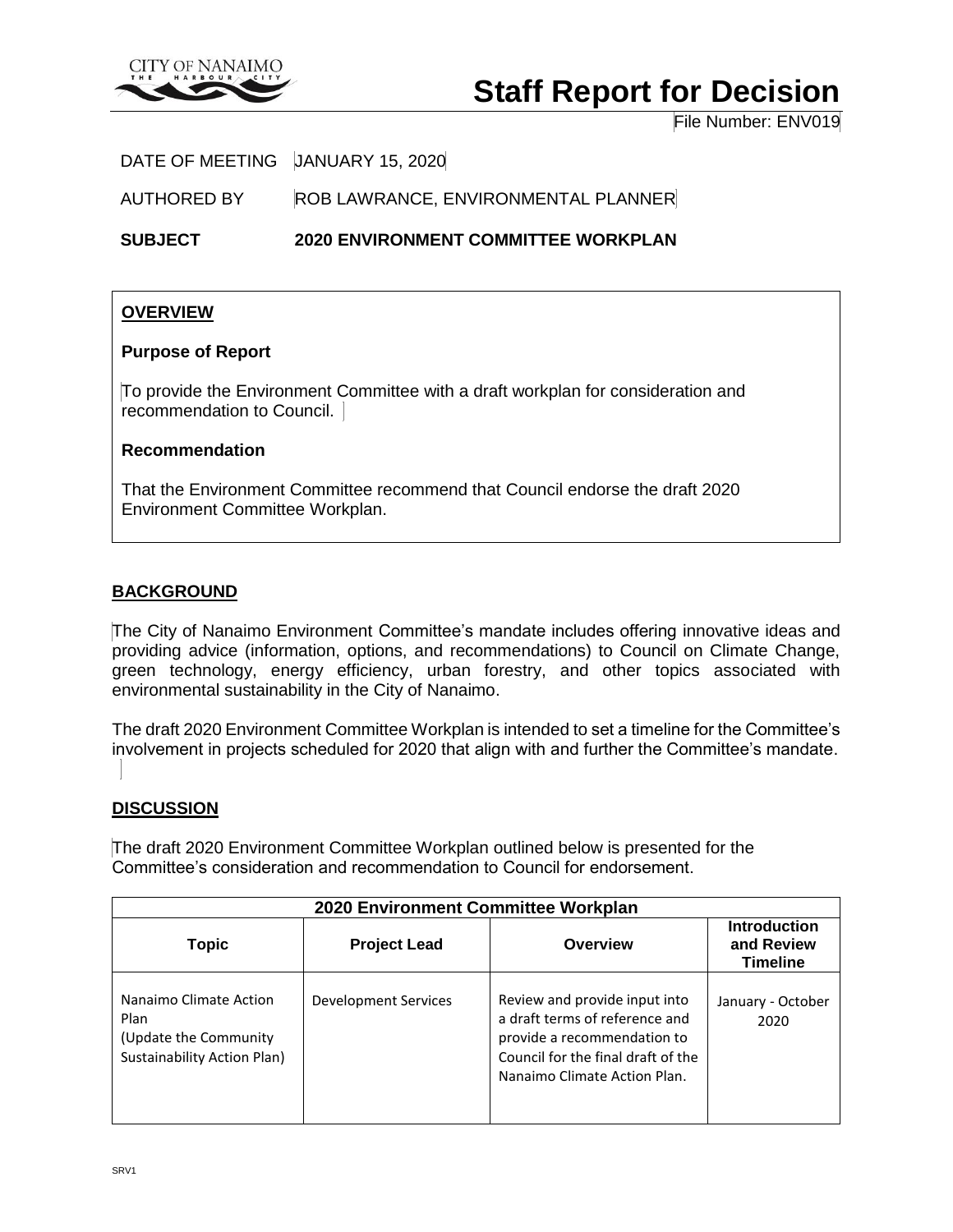

'n

| 2020 Environment Committee Workplan<br><b>Introduction</b>                                                                                   |                                                                                       |                                                                                                                                                                                                                                                   |                         |  |  |
|----------------------------------------------------------------------------------------------------------------------------------------------|---------------------------------------------------------------------------------------|---------------------------------------------------------------------------------------------------------------------------------------------------------------------------------------------------------------------------------------------------|-------------------------|--|--|
| <b>Topic</b>                                                                                                                                 | <b>Project Lead</b>                                                                   | Overview                                                                                                                                                                                                                                          | <b>Date</b>             |  |  |
| Draft East Wellington Park<br>Management Plan                                                                                                | Parks, Recreation and<br>Culture                                                      | Review and provide comment<br>on the final draft management<br>plan for East Wellington Park.                                                                                                                                                     | January - March<br>2020 |  |  |
| <b>Climate Resiliency Strategy</b>                                                                                                           | All Departments                                                                       | Review and recommend to<br>Council on the City's Climate<br>Resiliency Strategy.                                                                                                                                                                  | <b>March 2020</b>       |  |  |
| <b>Residential Building</b><br>Retrofit Initiative                                                                                           | Development Services /<br><b>Environment Committee</b>                                | Review and recommend a<br>report to Council on new<br>building energy retrofit rebates<br>for Nanaimo.                                                                                                                                            | March - May 2020        |  |  |
| Earth Day Community<br>Outreach                                                                                                              | Development Services /<br>Parks, Recreation and<br>Culture / Environment<br>Committee | Participate in hosting a<br>facilitated forum, as part of<br>Nanaimo Earth Day, for<br>residents and environmental<br>groups, on working with the<br>City on environmental<br>monitoring and restoration<br>projects in the community.            | <b>March 2020</b>       |  |  |
| <b>Strategic Planning Review</b><br>(Official Community Plan,<br>Parks, Trails and<br>Recreation Plan, Active<br><b>Transportation Plan)</b> | All Departments                                                                       | Work with staff in designing<br>and overseeing a survey on<br>public perceptions on the state<br>of the City's environment. The<br>survey will be coordinated with<br>the public engagement process<br>for the City Strategic Planning<br>Review. | 2020                    |  |  |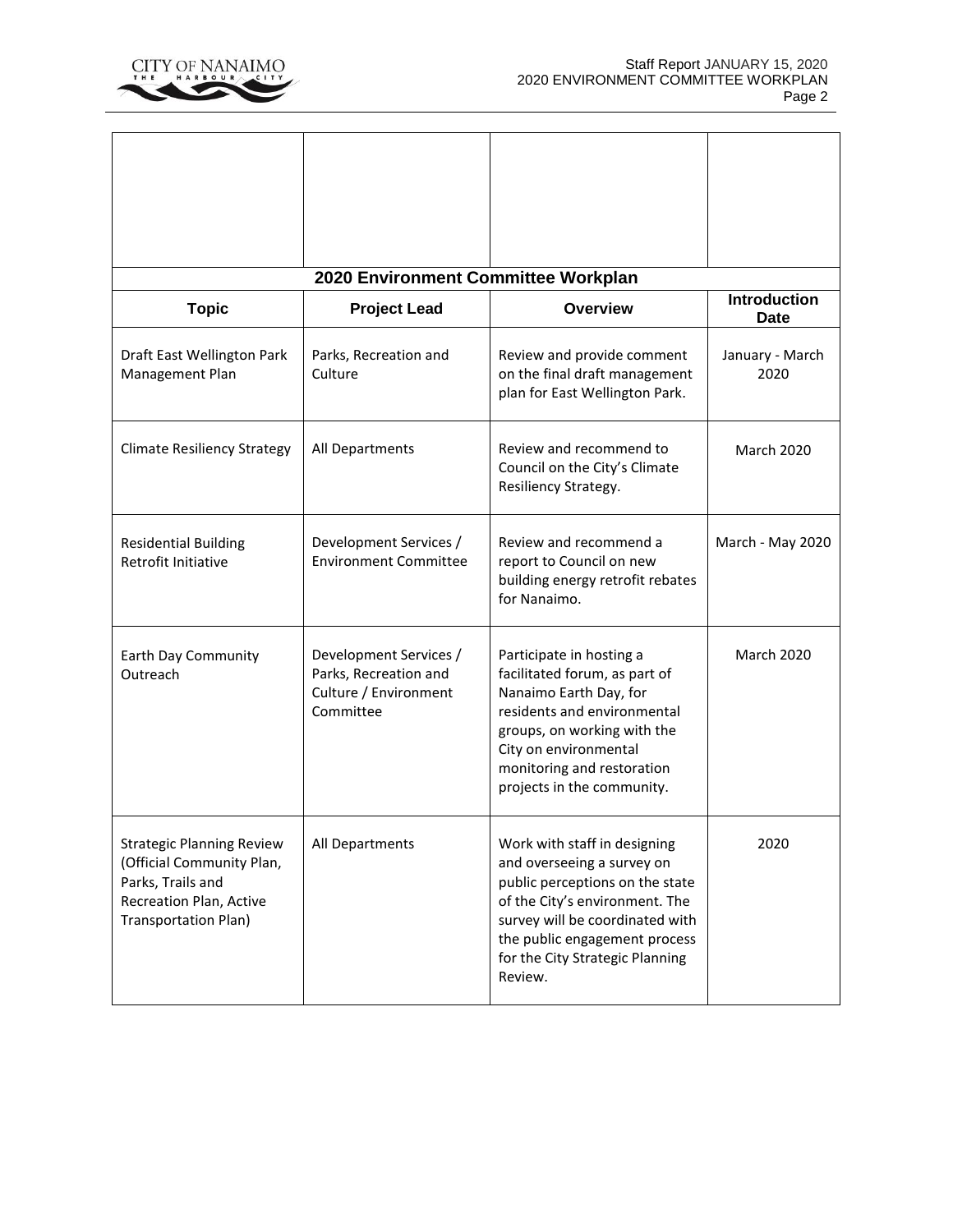

| Regional Air Quality<br><b>Mapping Project</b>  | Vancouver Island<br>University / Development<br><b>Services</b>         | Review and recommend to<br>Council, a report on the results<br>of the Nanaimo air quality<br>study, conducted by Vancouver<br>Island University, on the<br>effectiveness of the Nanaimo<br>woodstove change-out<br>program. | <b>March 2020</b>                  |  |  |
|-------------------------------------------------|-------------------------------------------------------------------------|-----------------------------------------------------------------------------------------------------------------------------------------------------------------------------------------------------------------------------|------------------------------------|--|--|
| 2020 Environment Committee Workplan             |                                                                         |                                                                                                                                                                                                                             |                                    |  |  |
| <b>Topic</b>                                    | <b>Project Lead</b>                                                     | <b>Overview</b>                                                                                                                                                                                                             | <b>Introduction</b><br><b>Date</b> |  |  |
| B.C. Energy Step Code<br><b>Strategy Review</b> | <b>Development Services</b>                                             | Council has referred the B.C.<br>Energy Step Code Strategy to<br>the Committee for review<br>including consideration of a<br>potentially expedited<br>implementation plan.                                                  | May - September<br>2020            |  |  |
| Natural Asset Inventory<br>and Strategy         | <b>Engineering and Public</b><br>Works / Development<br><b>Services</b> | Review and recommend to<br>Council, a Natural Asset<br>Management Strategy for the<br>City.                                                                                                                                 | June - September<br>2020           |  |  |
| Wildlife Management<br>Initiatives              | Development Services /<br>Parks, Recreation and<br>Culture              | Review of Council reports on<br>Geese and Rabbit wildlife<br>management options in the<br>City of Nanaimo.                                                                                                                  | June 2020                          |  |  |

Additional items that fall under the Committee's mandate may come up that require Council's attention or may be referred by Council for the Committee's consideration

## **SUMMARY POINTS**

.

- The workplan is intended to show Council how the committee will meet its mandate and offer input and advice on the environment.
- Additional items that fall under the Committee's mandate may come up that require Council's attention or may be referred by Council for the Committee's consideration.